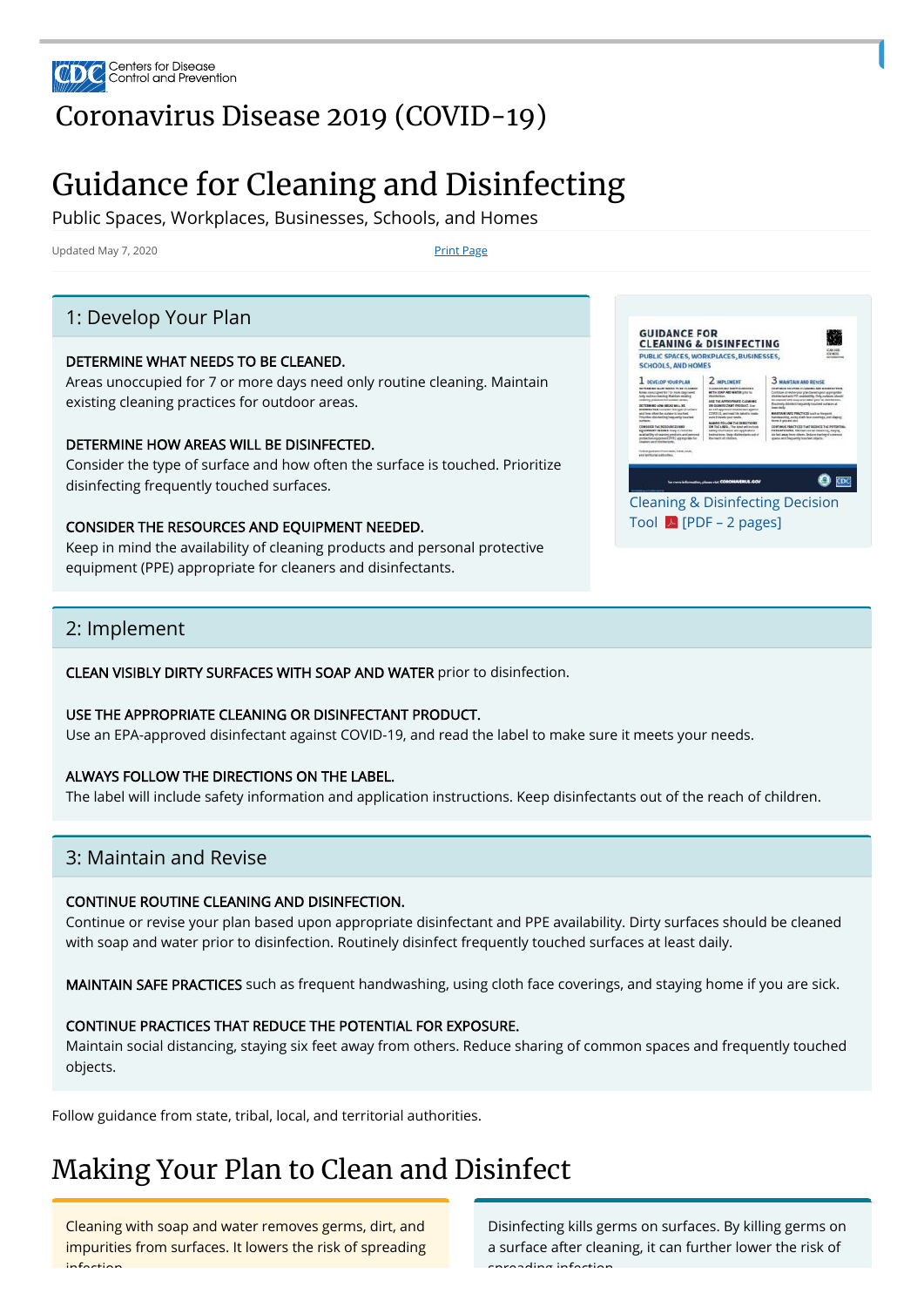

### Is the area indoors?



#### Maintain existing cleaning practices.

Coronaviruses naturally die in hours to days in typical indoor and outdoor environments. Viruses are killed more quickly by warmer temperatures and sunlight.

**YES** 





Has the area been occupied within the last 7 days?

# **NO**

∨

The area has been unoccupied within the last 7 days.

The area will need only routine cleaning.



Yes, the area has been occupied within the last 7 days.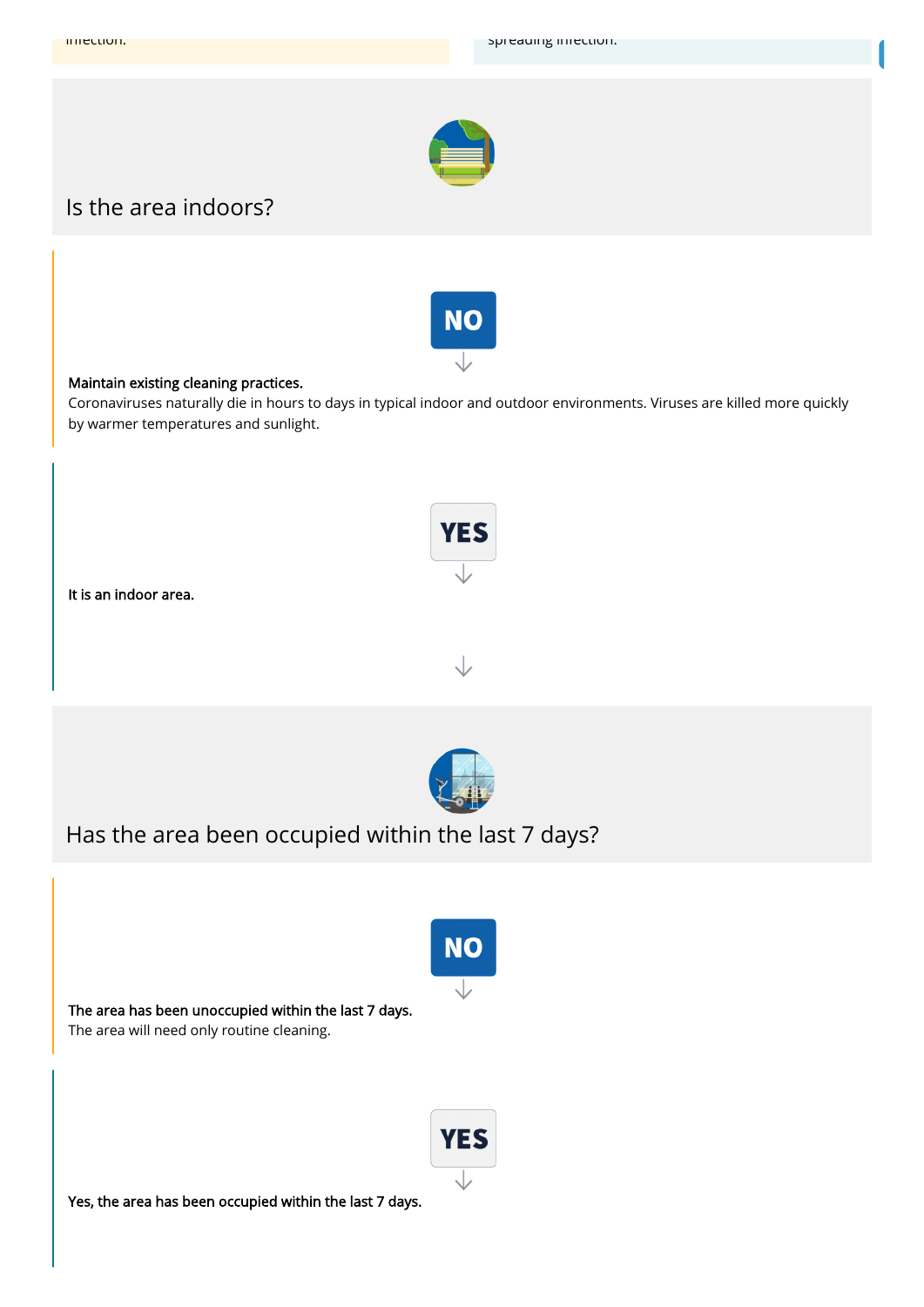

### Is it a frequently touched surface or object?



**YES** 

#### Thoroughly clean these materials.

Consider setting a schedule for routine cleaning and disinfection, as appropriate.





What type of material is the surface or object?

Hard and non-porous materials like glass, metal, or plastic.

Visibly dirty surfaces should be cleaned prior to disinfection.

Consult EPA's list of disinfectants for use against COVID-19, specifically for use on hard, non-porous surfaces and for your specific application need. More frequent cleaning and disinfection is necessary to reduce exposure.

Consider removing soft and porous materials in high traffic areas. Disinfect materials if appropriate products are available.

### Soft and porous materials like carpet, rugs, or material in seating areas.

### Thoroughly clean or launder materials.

Page last reviewed: May 7, 2020